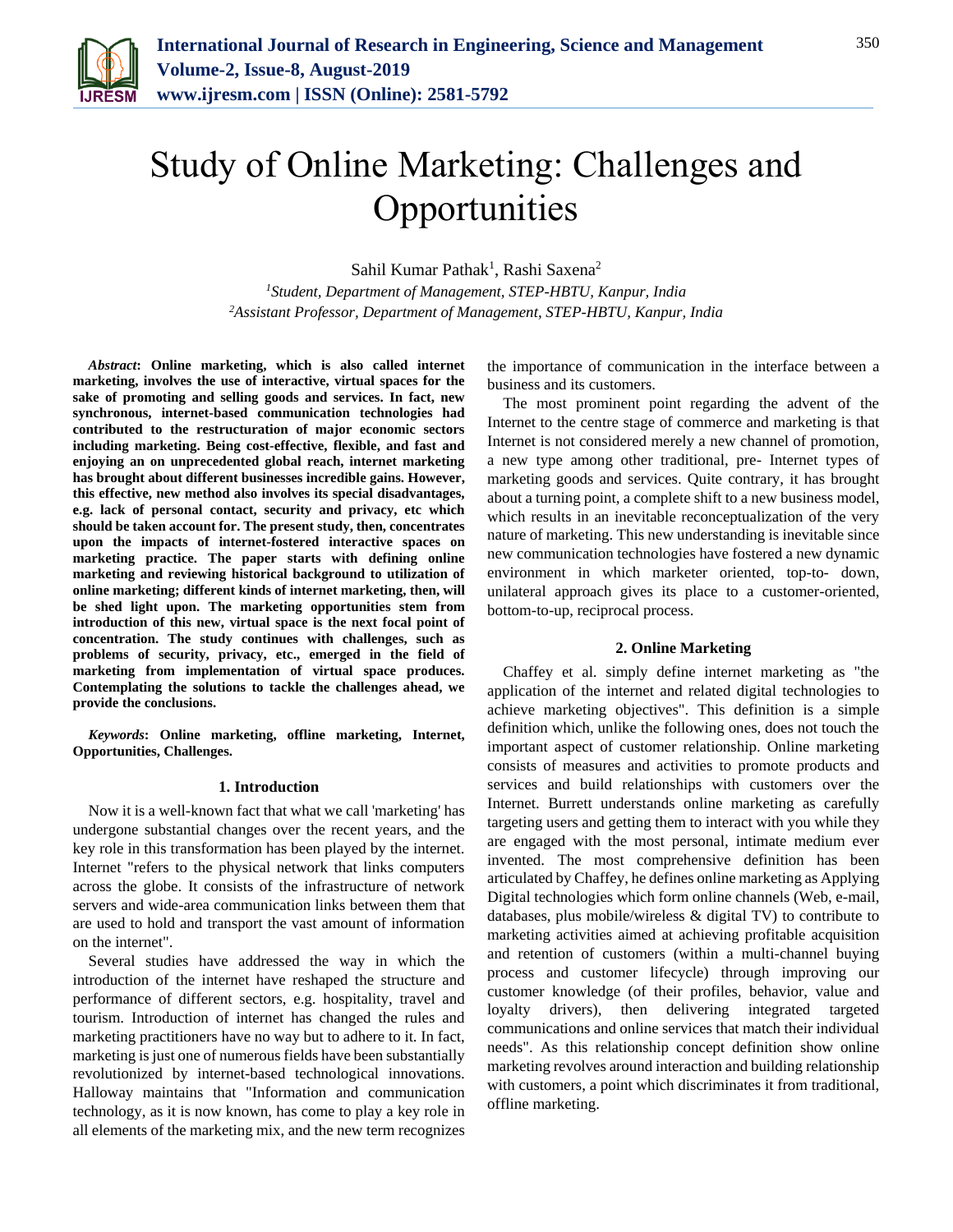

## **3. Historic Background**

Internet has its origins in cold war and technological rivalry between USSR and US. In fact, "while the World Wide Web was created in 1991, its origin dates back to 1957 when the Soviet Union launched the Sputnik I satellite. US reacted with establishment a department of Defense Advanced Research Project Agency (DARPA) which launched in 1960s ARPANET, an experimental project of computer networks from which what we now know as internet developed. Since then the internet contributed to science incredibly and "by the late 1980s, the internet was being used by many government and educational institutions.

So the internet was considered an inclusive communicative tool of scientific and research centers for several years and its academic function was its dominant prior to discovering its commercial capabilities which led to its commercialization. With increasing the number of internet users during the 1990s, entrepreneurs started to appreciate the commercial prospects of this new medium. Although there is no complete consensus on when did internet marketing exactly start, but the majority of commentators refer to 1994. So it is widely held that "significant commercial use of the Internet began with the first banner ads on web pages in 1994, and the appearance of Internet-based malls (the electronic equivalent of a storefront) such as Amazon.com in 1995.

Statistics make it clear that this young marketplace, online marketing, has had an astonishing rate of growth. So amazing is the growth rate of this new paradigm of marketing that it is hard to believe how young it is. In fact, "in 1994, spending on internet marketing totaled nearly nothing but increased to over \$300 million in 1995. After a decade later, marketing spending and internet marketing business has exploded to nearly \$500 billion (according to Forrester Research). Today, it's hard to believe in having an organization which doesn't have some kind of online presence".

This brief historical background is concluded by pointing to the fact that step by step online marketing has become a much more sophisticated practice. So, early methods of internet marketing such as online advertising and email marketing have been followed by younger, developed methods such as search engine optimization or social media marketing.

#### **4. Different methods of online marketing**

Online marketing which is also called internet marketing and e-marketing includes several methods and techniques which are introduced briefly as follows:

# *A. Online Advertising*

The most known technique of online marketing is online advertising. In this method, virtual space is used to put marketing messages on websites to attract internet users. Just similar to methods offline marketing and other types of online marketing, the major objective of online advertising is to increase sales and build brand awareness. Online advertising

involves using of internet for displaying promotional messages on the computer screens and refers to "deliberate messages placed on third-party websites search engines and directories available through Internet access".

Online advertising similar to TV ads uses the element of interruption. But it uses it in a much more creative. Contrary to TV advertisement, the online advertisement does not force the recipient to pay attention to the promotional piece, but it tries to persuade or attract to do so because instead of coming in intervals it is placed along or among other non-marketing contents. The now empowered internet recipient still has the power to ignore the advertisement and it is totally up to her/him to click or not.

Online advertising, sometimes called display advertising, uses different methods to display a marketing message online. Needless to say that with the progress of technology, new ways of practicing the art of online advertisement is developed. In addition to images, pictures, logos etc., other different methods now used in this field including interstitial banners, pop-ups and pop-under, map adverts, floating advert, banner advert.

# *B. E-mail Marketing*

E-mail marketing, using e-mail for sending promotional messages to internet users, has been considered one of the more effective methods of online marketing. Several researchers have shed light on the privileges of conducting online marketing this way. In this regard Peppers and Rodgers among its benefits point to "high response rates" and "low costs" of email marketing and believe that these advantages "are rapidly turning email marketing into an invaluable tool".

Despite these benefits, email marketing suffers from deficiencies. One these problems are that online customers can easily ignore the received advertisements and even some email clients would decide to put them in the spam folder. So some measures should be taken to overcome the possibility of ignoring promotional emails on the part of customers. One of the solutions is to not solely rely on email marketing. Marketers should employ different channels and methods of marketing to increase the chance of success.

Another measure to transcend problems of email-marketing is permission email marketing. "Permission marketing" has been coined by Godin. In this method, recipients are asked for their permission to receive marketing messages from commercial marketers. So unless the recipients have not expressed their consent, they will not send commercial emails.

#### *C. Affiliate Marketing*

Affiliate marketing is a major component of the package of online marketing methods and refers to the process of gaining a commission by promoting products or services of another company. Also in this method two or more website owners can build relationship to increase mutual financial benefits. With respect to its definition, "affiliate marketing is simply defined as A web-based marketing practice, often using automated systems or specialized software in which a business rewards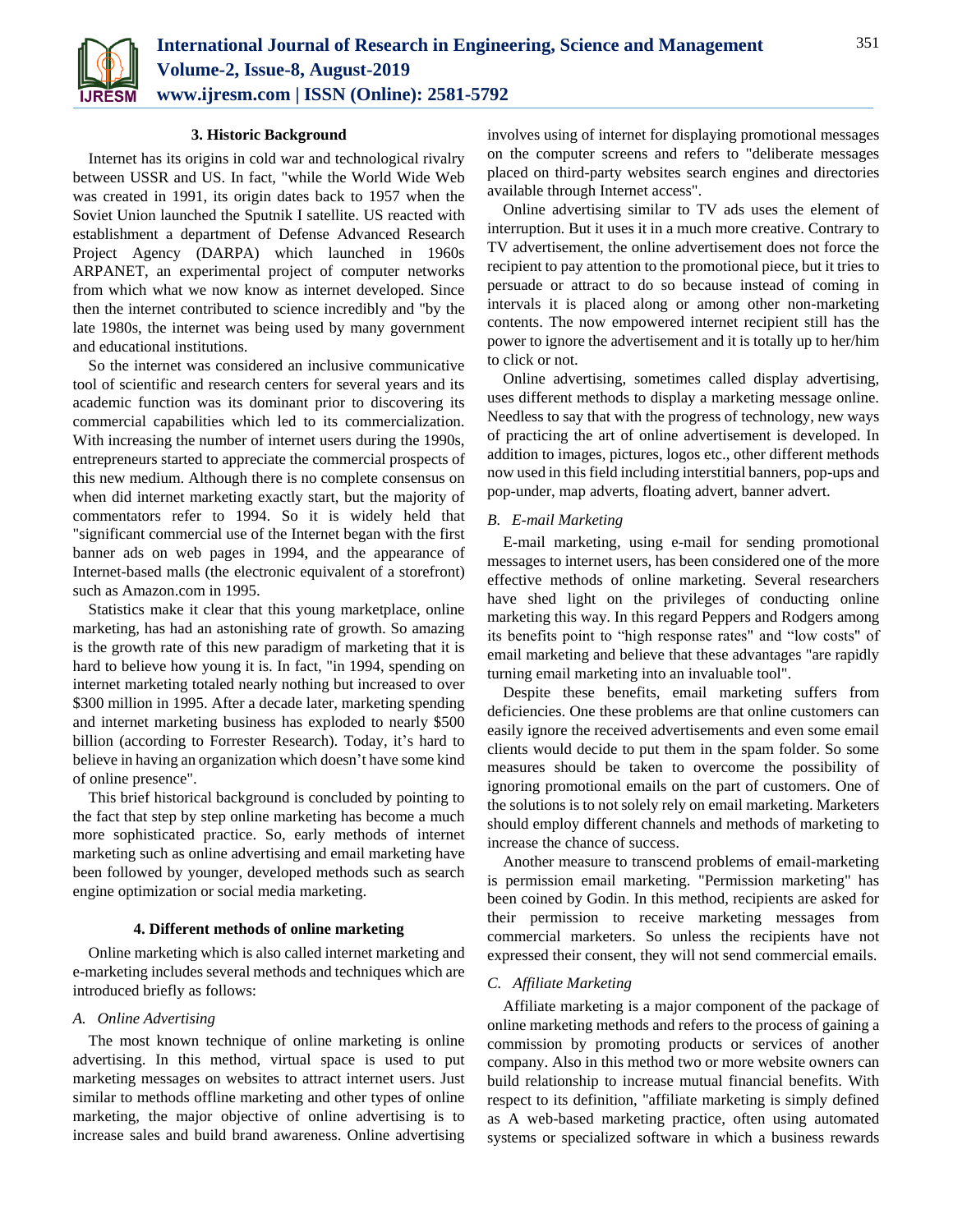

their affiliate for each visitor, customer, or sale which is brought about as a result of affiliate's marketing efforts. In most cases, the reward is monetary in the form of a monthly check. Most well-designed affiliate programs are easy to implement, require little or no setup, are free, and can instantly generate a new source of revenue for you".

Affiliate marketing has been used in a number of businesses for promoting products and services offline. But the online environment has extended the prospect of deploying this method dramatically. The reason is that referral or affiliates are very easy to track online. This system of marketing is widely used to promote websites and affiliates are compensated for their effort to attract every single "visitor, subscriber, or customer". These affiliates sometimes are considered to be "an extended sales force" at the service of a website. Because affiliates are rewarded based on their performance, affiliate marketing is also called "performance marketing".

# *D. Social media marketing*

Social media has changed every aspect of our lives dramatically. In fact, it has become "the method of statement in the 21't century, enabling us to express our belief, ideas and manner in an absolutely new way ". Beyond changing our way of conducting social life, social media provides world of marketing with unprecedented opportunities and "also have a huge impact on corporation, where they have realize that without a correct plan and social media strategy they have no chance to stand out in the rapidly changing digital freedom".

Social Media marketing, thus, has become increasingly a priority without taking which into consideration marketing cannot realize its objectives. Social media especially is promising for small businesses because increases their competitive edge. This new rewarding type of marketing, social media marketing, can be easily defined as" a term used to describe the process of boosting website traffic, or brand awareness, through the use of social media networking sites…most social media marketing programs usually revolve around creating unique content that attracts attention and encourages the viewer to share it with their friends and contacts on social networks. Your business message spreads from one user to another and impacts with the user in a stronger way because it appears to originate from a trusted source, as opposed to the brand, business or company itself".

As is apparent from the above citation the key element of social media marketing is involving the use of social networks. If users/readers come across a right and relevant content the likelihood of sharing it with other people in their social networks increases. So if a marketing body succeeds in making social media users share its promotional content with people in their network it that means that it has gained support from a trusted source and possibly will be regarded highly by the recipient. Clearly a promotional content shared by a close friend has much more impact than content directed from the part a marketing party. The impact of contents shared by social network members is high due to the fact they are originally kind

of a "word of mouth" circulating on the online environment.

## **5. Advantage of Online Marketing**

#### *A. Empowering effect*

One of the advantages of online marketing is related to its enabling effect especially on small businesses since "internet can extend market reach and operational efficiency of small and medium enterprises (SMEs)". In fact, internet creates a kind of democratized environment in which marketing has been restructured in such a way that even small businesses are given a good chance to promote and brand their products on a much more larger scale. It should be, therefore, stressed that "internet has created unprecedented opportunities for small businesses to engage in national and international marketing campaigns which could have been unaffordable due to the huge amount of resources required". Email marketing, bogging, launching websites, etc. are among easily affordable inter-fostered channels than can provide small business with the ability to survive and compete.

# *B. Elimination of geographic barriers*

One of the key advantages of online marketing is that it removes all geographical limitation from the practice of buying and selling. So internet allows an unlimited global reach at on outstandingly lower cost. Due to massive cost of traditional media, global reach was once the exclusionary realm of huge Multinational Corporation, but the advent of cost-effective internet technologies has enabled smaller businesses to enjoy this kind of reach. Overcoming the geographic barriers, marketers are now able to present products and services to different groups of costumers across the universe with the simple condition that they have access to the internet.

# *C. 24 hours/seven days availability*

The Internet now can provide customers with timely information due to its availability 24 hours a day, 7 days a week. So, due to the establishment of online shops, customers are now able to acquire information and shop online any time of day or night they wish and prefer. So there remain no time limitations in this regard because online businesses have no special closing and opening times. People may visit physical markets after searching internet or the other way round they can surf internet for competitive prices after visiting physical stores. Besides that there is no doubt that online purchase is more convenient since there is no need to go out of home, visiting different stores and take the burden of comparing different products and prices. The buyers can do their shopping much more effectively from the comfort of their homes. Needless to say a lot of time and energy is saved this way.

#### *D. Cost-effectivity*

It goes without saying that, compared with traditional advertising media channels, which are very resource consuming, online marketing via the internet is clearly costeffective and can accomplish its objectives at a fraction of the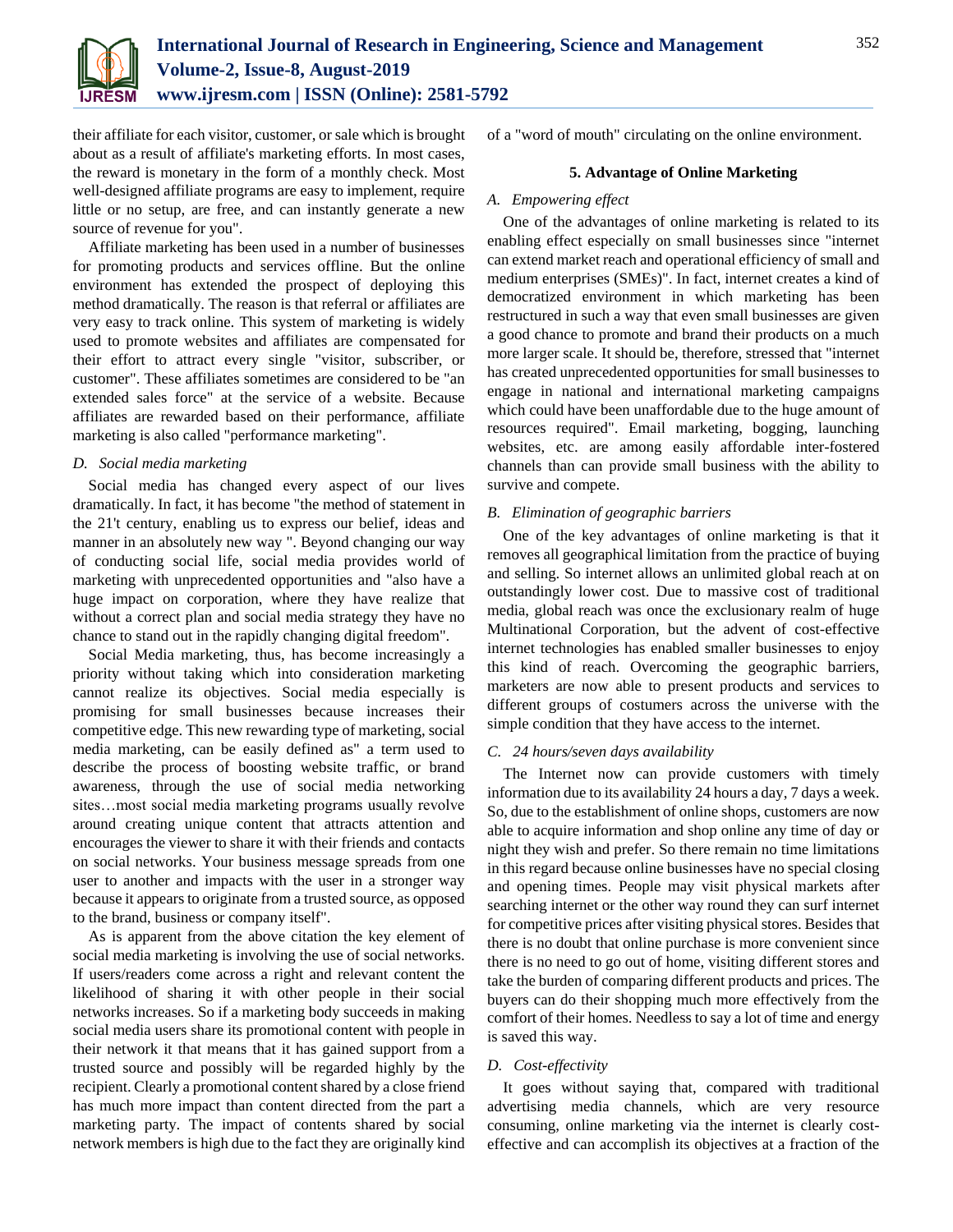

cost. For instance, it is obvious that the cost of launching an ad online is far less than placing an ad in a magazine or on a billboard. The cost of establishing one's virtual presence, networking with other institutions and communication with consumers is significantly low. Consequentially internet marketing enables the companies to save their resources, an aspect which is highly appreciated by companies since the online marketing campaigns don't require massive investment.

# *E. Trackability*

Another aspect of online marketing is its possibility of tracking. In fact, "the track-ability of Internet Marketing is one of its greatest assets". Internet enables measurement of everything taking place on it. So, the number of clicks that a particular promotional piece receives and amount of website traffic is easily measured. In this way the marketer is enabled to track the visitors to her/his website and understand their behaviour. Internet also allows the companies to find out whether their campaigns are working or not, what kind of customers are interested in their products, from where?

The ability to track online customers increases dramatically due to the fact that "internet constitutes the most accountable media ever. Web site log software and real-time profiling track the number of users who view each page, location of previously visited pages, date of view, time of view, duration of viewing, links followed, and so on".

# *F. Personalization*

Personalization which comes with customization is another important aspect peculiar to marketing online through internet. So online marketing is personalized marketing which is also called marketing to the Segment of One or "one-to-one marketing. But what is personalization? Personalization refers to tailoring products and services to customers' preferences based on their online, registered purchase history. In fact "since electronic interaction with customers allows the gathering of detailed information on the needs of each individual customer, firms can automatically tailor products and services to those individual needs". This process results in offering customized products to customers. In this way customers are send personalized messages which produces much greater impact compared with impersonalized, generic messages sent indiscriminately to mailbox of customers.

Personalization results in formation of sustainable relationship with customers; as Riecken puts it "personalization is about building customer loyalty by building a meaningful one-to-one relationship; by understanding the needs of each individual and helping satisfy a goal that efficiently and knowledgeably addresses each individual's need in a given context". Based on metrics internet helps marketer to gather, customer, for instance, can be greeted with targeted offers whenever they visit website. So with the aid of gathered data of customer's preferences, the sites can be customized for the target audience which brings about an increasing interaction and builds up a "sense of intimacy" between marketer and

audience. This is especially important due the fact that traditional modes of marketing such as Mass media, TV, and newspapers cannot be shaped by their users' needs, demands, inclinations, and preferences. So personalization and customization are obviously considered a major advantage or opportunity of online marketing via the internet.

## **6. Challenge of Marketing**

## *A. Problem of Integrity*

Integrated marketing has been a central theme of the profession. On the other hand, one of major problems with marketing campaigns is that they employ several offline and online promotions channels such as press, brochure, catalogue, TV, cell phone, e-mail, internet, social media etc, while lack a comprehensive, harmonizing marketing framework. Each item is used in isolation and accomplished as a different task, not as a component of an integrated campaign aimed at realization of specified and particular objectives. This deficiency can be compensated for by taking a holistic approach which synchronizes different traditional and internet age modes of marketing communication as moments of an integrated structure. With respect to virtual, online component of integrated marketing what is "also worth noting (or reminding) is that like offline marketing, all aspects of online marketing are inextricably linked- and in many cases interdependent. Therefore, none of the element marketing should stand in isolation. The website will never be visited if there are no links to it, viral marketing requires email or social media websites to communicate the message and search engines are useless without websites to link to it. So it is that in any internet marketing strategy all components must dovetail together.

# *B. Lack of face-to-face contact*

Lack of personal contact is another deficiency of online marketing which has been addressed in online marketing research and literature. Internet transactions involve no embodied, personal interaction and that is why some customers consider electronic modes of providing customer service impersonal and enjoy the experience of shopping in a bricks and mortar, physical store. They prefer to talk to store personnel in a face to face manner, touch the related product with their hands, and socialize with other customers. The virtual marketplace cannot provide for this function of offline shopping and lacks personal interaction. To be more specific "for the types of products that rely heavily on building personal relationship between buyers and sellers such as the selling of life insurance, and the type of products that requires physical examination, Internet marketing may be less appropriate".

### *C. Security and Privacy*

Information privacy is among major topics to be taken into consideration in today's evolving electronic world. It is clear enough that nowadays customers' data can easily be shared with other companies without asking for their permission. Moreover,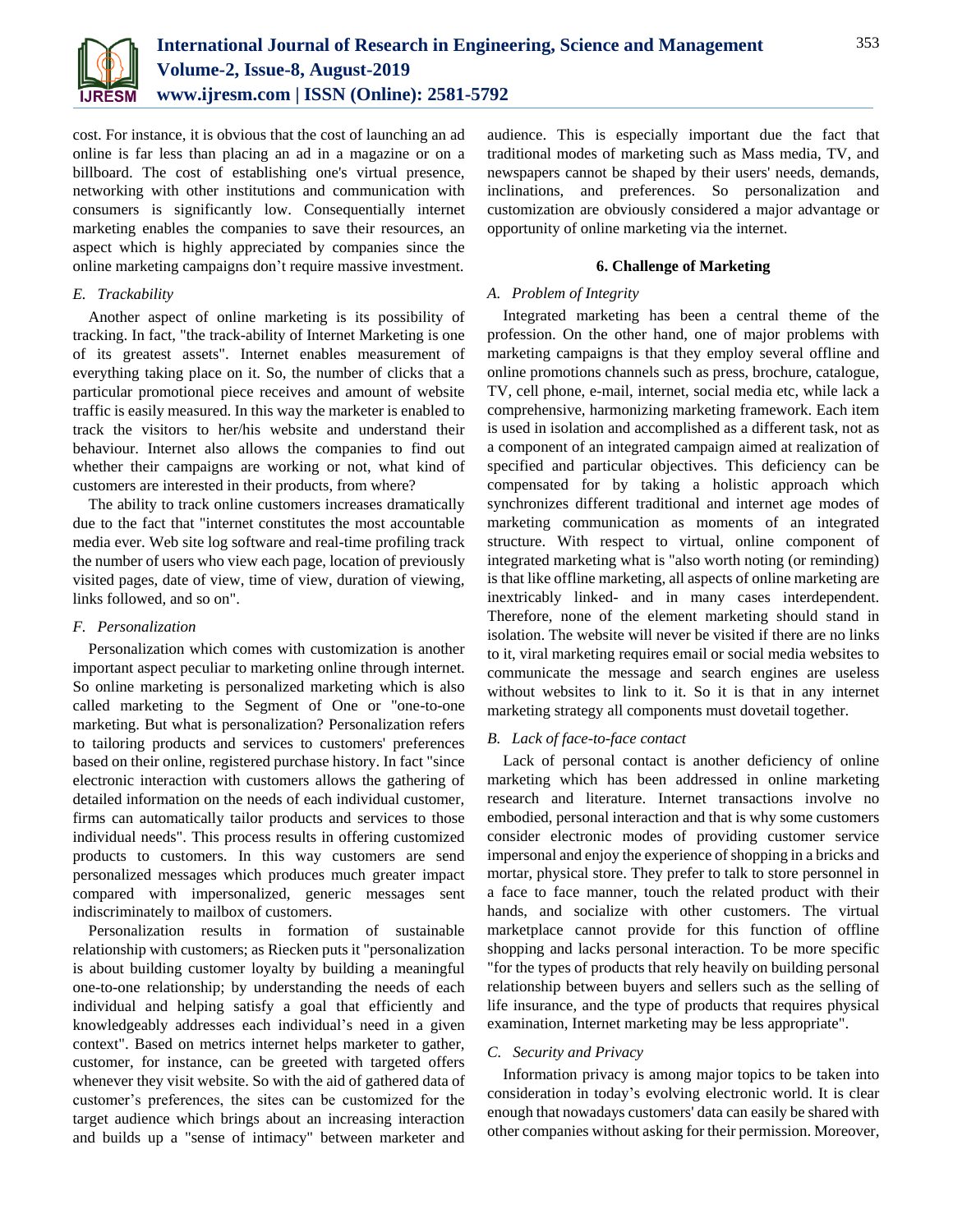

their more crucial personal data such as usernames and passwords are not immune from hackers. Another related problem is spas and pop-up adds which considered by majority of online customers an instance of intrusion of privacy. These security and privacy issues are among challenges in the way of online marketing. Effective internet marketing, therefore, depends on resolving the related problems in this regard. James W. Peltier et al. point to the role can be played by marketing curriculum and suggest "that students should be exposed to this topic in varied courses and in varying degrees of coverage". The major dimension with respect to privacy is the choice or consent. This dimension has its roots in this belief that consumers whose data have been collected by the respective company should have control over the ways in which their information is used. Especially they also should be granted the right to have control "over how their personal information is used beyond the purpose for which it was collected".

## *D. Lack of trust*

Closely related to the problem of security and privacy is the issue of lack of trust on the part of customers which has been recognized a great challenge on the way of online marketing growth. And it is the reason why "online trust is growing in importance as a topic of study and its influence on internet marketing strategies is increasing". Bart et. al. define trust in virtual environment as follows: "online trust includes consumer perceptions of how the site would deliver on expectations, how believable the site's information is, and how much confidence the site commands".

Today despite the rapid growth of online transactions several people still mistrust electronic methods of paying and still have doubt whether the purchased items will be delivered or not. On the other hand, prevalence of online fraught has made customers hold negative or doubtful attitudes towards online transactions.

So much more clearly remains to be done to build up the trust and convince the customers that interactions which take place in the virtual world are as real and honest as those happen in the real, offline world. No doubt, it is an ongoing, long process and needs more time to realize. It should be stressed that unless this trust has not been built, internet marketing cannot be taken advantage from to its fullest potential. So it is imperative for those in charge of online marketing to understand the reality of a new virtual world. One of the prominent realities of this new world is that "today trust and customer power have partnered to revolutionize marketing. Marketers and IT managers are challenged with the task of changing the online climate in order to gain retain online consumers. This has generated tremendous interest in learning about online trust and in developing new site designs to respond to the increased power of customers".

## **7. Conclusion**

The Internet has revolutionized every aspect of life including economy and marketing. Introducing major techniques and methods of online marketing, this study has shed light upon opportunities and challenges of Internet. The major advantages internet has been its Empowering effect, Elimination of geographic barriers, 24 hours / seven days availability, Costaffectivity, Tractability, and Personalization. However, implementation of the Internet in the field of marketing involves special disadvantages such as Problem of integrity, lack of face-to-face contact, Security and Privacy, Lack of trust. Unless these dual characteristics of Internet have not been taken into consideration, it cannot be deployed to its full advantage. An online marketing framework informed by insights from such consideration would guarantee its financial objectives.

### **References**

- [1] Allen, E. and Fjermestad, J. (2001) E-commerce marketing strategies: an integrated framework and case analysis, *Logistics Information Management*, Vol. 14(1/2):14 – 23.
- [2] Bart, et al (2005) "Are the Drivers and Role of Online Trust the Same for All Web Sites and Consumers?, A Large-Scale Exploratory Empirical Study", *Journal of Marketing*, 69 (4), 133–52.
- [3] Beldona, S. (2005) Cohort Analysis of Online Travel Information Search Behavior:1995-2000, *Journal of Travel Research*, 44 (2):135-42.
- [4] Bhui, K. And Ibrahim, Y. (2013) Marketing the radical: Symbolic communication and persuasive technologies in jihadist websites, *Transcultural Psychiatry*, vol. 50(2) 216–234.
- [5] Blech, G. E. and Blech, M. A. (2012) Advertising and Promotion: An Integrated Marketing Communications Perspective, 9th Edition.
- [6] Buhalis, D. and Law, R. (2008) Progress in information technology and tourism management: 20 years on and 10 years after the Internet—the state of e-Tourism research*, Tourism Management,* Volume 29(4): 609– 623.
- [7] Chaffey, D. et al (2000) *Internet Marketing: Strategy, Implementation and Practice*, Financial Times Prentice Hall**.**
- [8] Charlesworth, A. (2009) *Internet Marketing: a practical approach*, Butterworth Heinmann / Elsevier.
- [9] Clow, K. E. and Baack, D. E. (2013) Integrated Advertising, Promotion, and Marketing Communications. Prentice-Hall.
- [10] Deighton, J. (1997) Commentary on exploring the implications of the Internet for consumer marketing, *Journal of the Academy of Marketing Science* 25:347-51.
- [11] Dholakia, R. R. and Kshetri, N. (2004) Factors Impacting the Adoption of the Internet among SMEs, *Small Business Economics*, Volume 23(4): 311-322.
- [12] Drozdenko, G., & Drake, P.D. (2002) Optimal database marketing: strategy, development, and data mining, Sage Publications.
- [13] Godes, D. and Mayzlin, D. (2004) Using Online Conversations to Study Word-of-Mouth Communication, *Marketing Science*, Volume 23(4): 545-560.
- [14] Granitz, N. and Greene C. S. (2003) Applying E-Marketing Strategies to Online Distance Learning*Journal of Marketing Education,*  Vol. 25 No. 1:16-30.
- [15] Gretzel, U. (2006) Consumer-Generated Content—Trends and Implications for Branding, *e-Review of Tourism Research*, 4 (3): 9-11.
- [16] Hamil, J. (1997) The Internet and international marketing, *International Marketing Review*, Vol. 14 Iss: 5, pp.300 – 323.
- [17] James W. Peltier et al. (2010) Teaching Information Privacy in Marketing Courses: Key Educational Issues for Principles of Marketing and Elective Marketing Courses, *Journal of Marketing Education*, 32(2) 224–246.
- [18] Jobber, D. (2001) *Principles and Practice of Marketing*, England, McGraw-Hill.
- [19] Kah, et al. (2006) Internet Involvement in Trip Planning and Purchasing, Paper read at *2006 TTRA Annual Conference*, at Dublin, Ireland.
- [20] Karavdic, M. and Gregory, G. (2005) Integrating e-commerce into existing export marketing theories: A contingency model, *Marketing Theory*, vol. 5(1): 75–104.